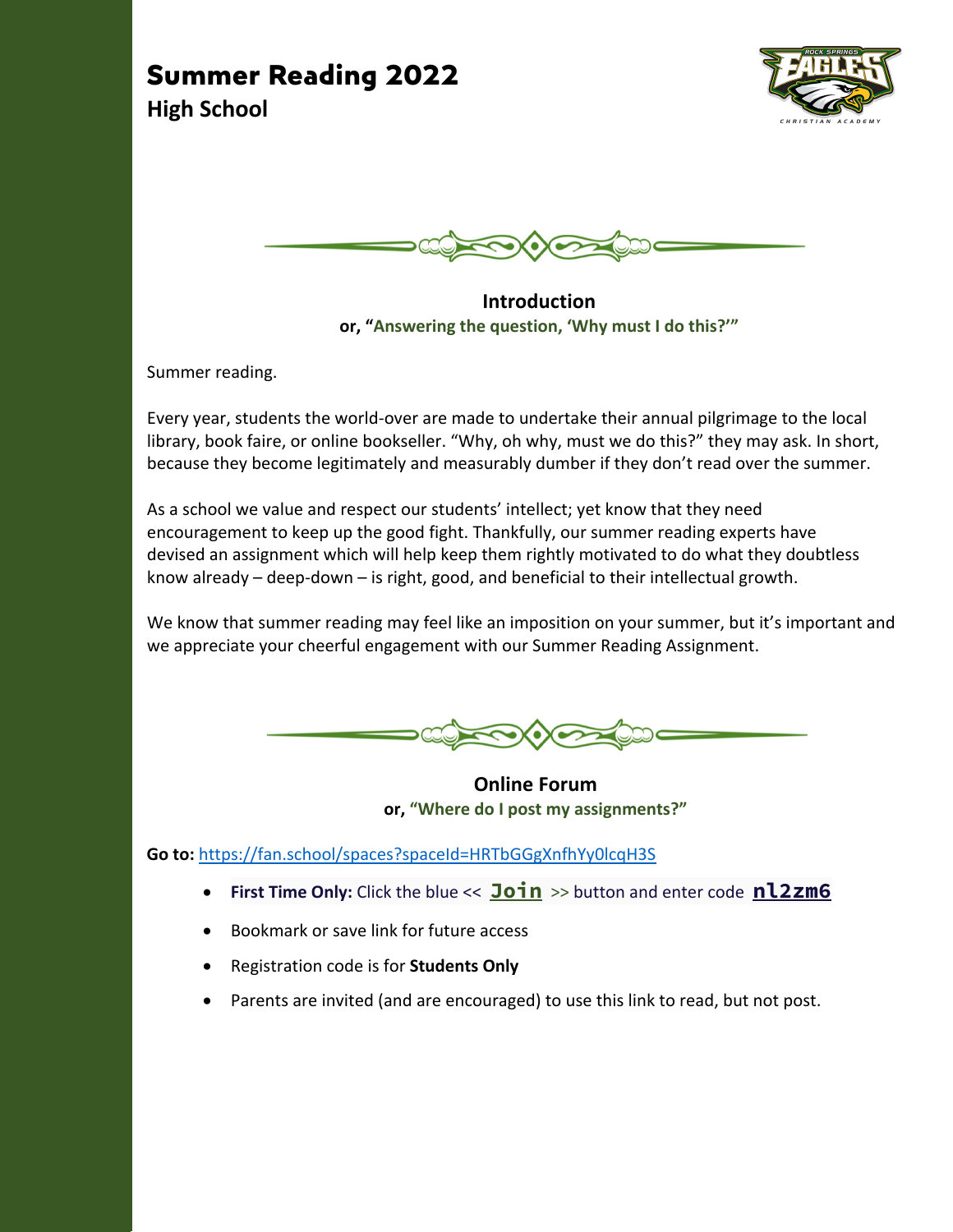# **Summer Reading 2022**



**High School**



**Posts or, "What do I write?"**

### **Post 1 – Takeaways from the opening chapters (15%)**

Share FIVE first impressions from the opening chapters of your book. Include a picture of your book cover. Do not summarize. Your takeaways must be personal points of interaction between you and the text. See the "Sample Article" in the forum for a model post. (Posts should each be within a range of 250-500 words.)

### **Post 2 – Morals and lessons (15%)**

Identify and explain FOUR lessons, values, or principles you think the author is trying to demonstrate about people or life in general? Explain how these are being developed throughout the story. Cite specific textual evidence (i.e. quotes) to support your claims. (250-500 words)

### **Post 3 – Cross-cultural connections (15%)**

Pick your favorite scene from the book. Then find THREE songs, paintings, or other expressions of art that fit the mood of that scene. Identify the work/artist and include a picture or video link. Explain why/how each artistic connection point fits the scene. Cite specific textual evidence (i.e. quotes) that show why you choose each song or painting, etc. to fit the mood. (250-500 words)

### **Post 4 – Podcast Preview (15%)**

Find and listen to a single podcast episode (7+ minutes in length) interacting with the book you're reading. Share TWO takeaways from the podcast that has (or could) influence your interpretation or enjoyment of the book. Be sure to comment on the podcast itself, indicating whether you agree (or not) with the podcast's analysis, and why. Include the link so others can read/view the podcast. (250-500 words)

### **Post 5 – Post-Reading Reflection (15%)**

Pretend you are the protagonist of your story and you come up against the same conflict. How would you overcome the conflict? Would you do the same thing the character in the story does, or would you have done something differently? Base this answer on your own experiences and what you have available to you. Obviously, if your story is about a 40-year-old woman, things would change for you! Write about it. Non-fiction readers may adapt this prompt to better fit their book. (250-500 words)

### **\*\*\*Responses – Reply to FIVE to Student Articles (5% each = 25%)**

Select and read other student's articles within our summer reading forum space. For each, compose a oneparagraph "response". Responses should be **thoughtful, reflective, and respectful** while prompting further discussion using content knowledge, critical thinking skills, questioning, and relevant information of the topic. Just posting an "I agree" or "Good ideas" will not be considered adequate. Support statements with examples, experiences, or references. (Response posts should be within a range of 75-150 words.)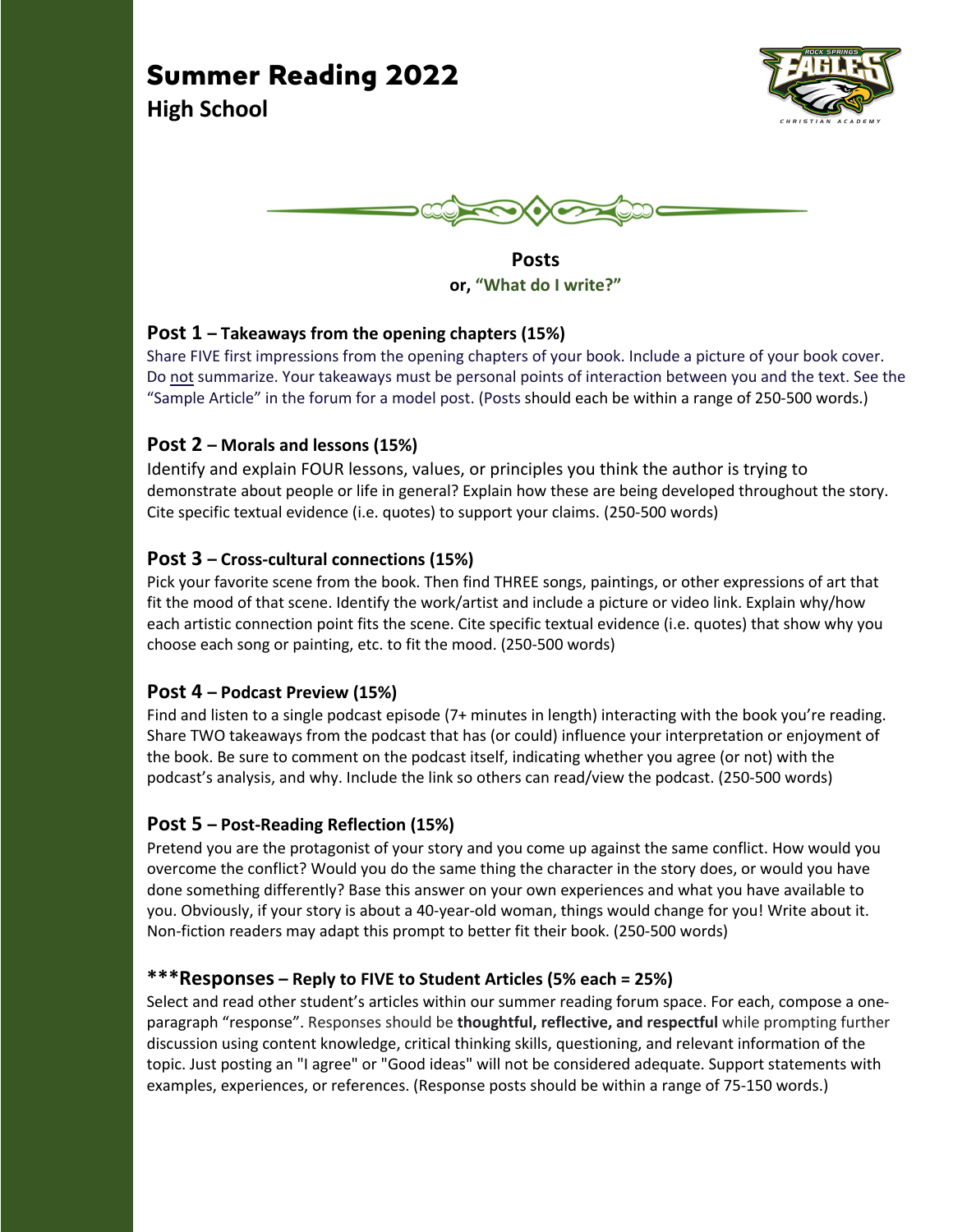## **Summer Reading 2022**







**Grading or, "What must I do (or not do) to pass?"**

### **Read your book & complete your posts ON TIME**

We encourage you to read and complete post over several weeks. This will prevent burnout and encourage your best work. **Summer Reading posts and responses are due the day BEFORE the first day of school.** Points will be subtracted for late posts. All posts are automatically time/date stamped.

### **Grading is PASS/FAIL**

Each prompt/post/submission will be graded separately as P/F. Remember you are submitting High School level work and must meet that standard to be considered passing.

### **Grade penalties**

Points will be subtracted for incomplete, missing, or substandard posts; for absurd or inconsiderate responses; and for submissions which have not been adequately proofread.

### **Do your own work**

Be advised that our digital plagiarism-checker will be scanning all submissions automatically, so be sure the work you post is your own.



**Pre-Approved Booklist or, "What books can I read?"**

*Laddie: A True Blue Story* by Gene Stratton-Porter *The Call of the Wild* by Jack London *Around the World in 80 Days* by Jules Verne *A Single Shard* by Linda Sue Park *Kidnapped* by Robert Louis Stevenson *Esperanza Rising* by Pam Muñoz Ryan *Little Women* by Louisa May Alcott *Little Men* by Louisa May Alcott *Jo's Boys* by Louisa May Alcott *The Adventure s of Tom Sawyer* by Mark Twain (Samuel Clemens)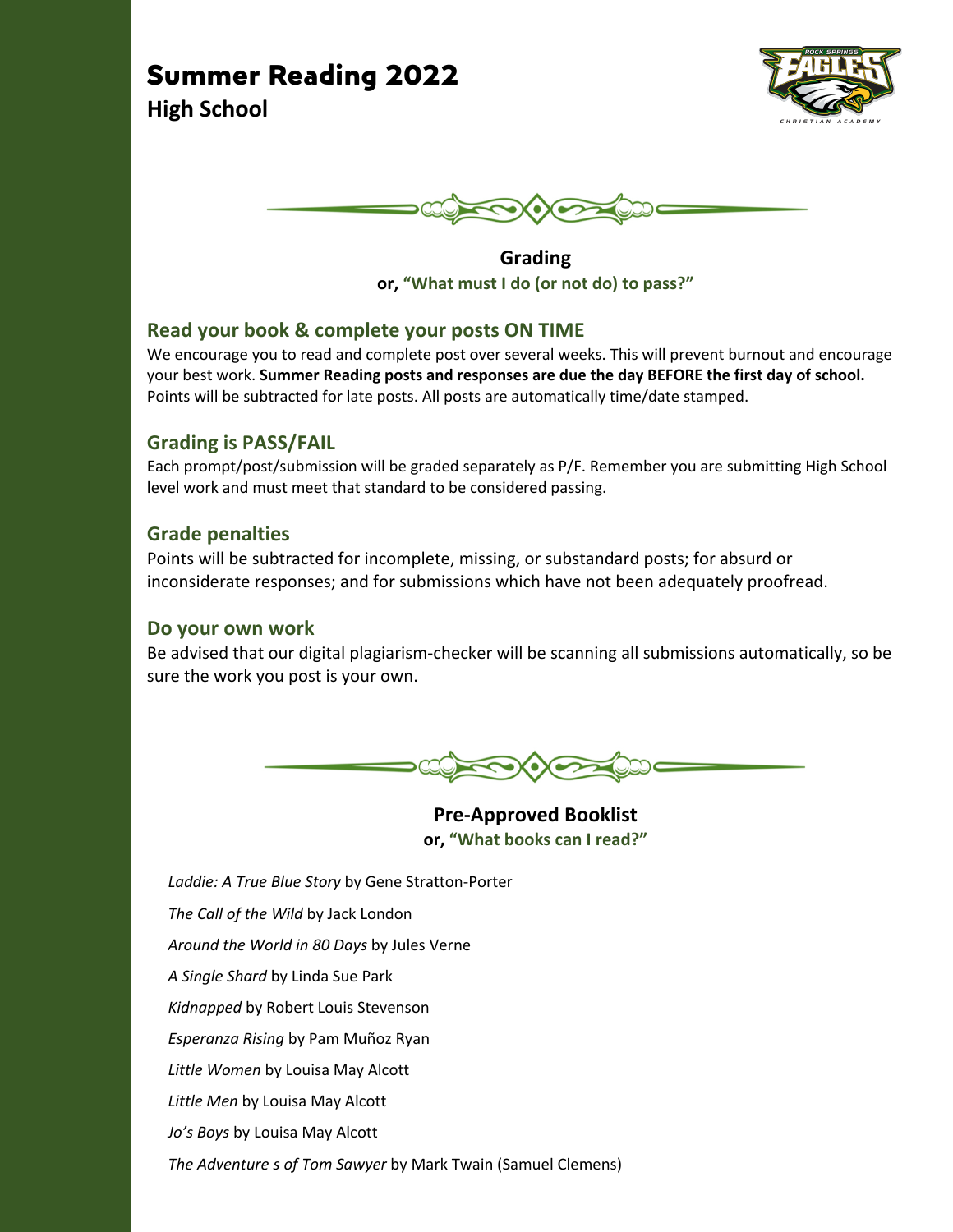## **Summer Reading 2022 High School**



*The Adventures of Huckleberry Finn* by Mark Twain (Samuel Clemens) *The Pilgrim's Progress* by John Bunyan *The Story of the Treasure Seekers* by E. Nesbit *Swiss Family Robinson* by Johann Wyss *Treasure Island* by Robert Louis Stevenson *My Side of the Mountain* by Jean Craighead George *The Hobbit* by J. R. R. Tolkien *The Fellowship of the Ring* by J. R. R. Tolkien *The Two Towers* by J. R. R. Tolkien *The Return of the King* by J. R. R. Tolkien *Where the Red Fern Grows* by Wilson Rawls *The Innocence of Father Brown* by G. K. Chesterton *Ivanhoe* by Sir Walter Scott *David Copperfield* by Charles Dickens *The Scarlet Letter* by Nathaniel Hawthorne *Through Gates of Splendor* by Elisabeth Elliot *Robinson Crusoe* by Daniel Defoe *Pride and Prejudice* by Jane Austen *Jane Eyre* by Charlotte Bronte *Lorna Doone* by R. D. Blackmore *The Deerslayer* by James Fenimore Cooper *The Last of the Mohicans* by James Fenimore Cooper *The Space Trilogy*, by C.S. Lewis *The Scarlet Pimpernel*, by Baroness Emmuska Orczy *Hinds' Feet on High Places*, by Hannah Hurnard *Ben Hur: A Tale of Christ*, by Lew Wallace *Don Quixote*, by Miguel de Cervantes *The Great Divorce*, by C.S. Lewis *The Martian Chronicles*, by Ray Bradbury *Fahrenheit 451*, by Ray Bradbury *Howard Pyle*: Robin Hood *The Nine Tailors* (The Lord Peter Wimsey Mysteries Book 11) Dorothy Sayers